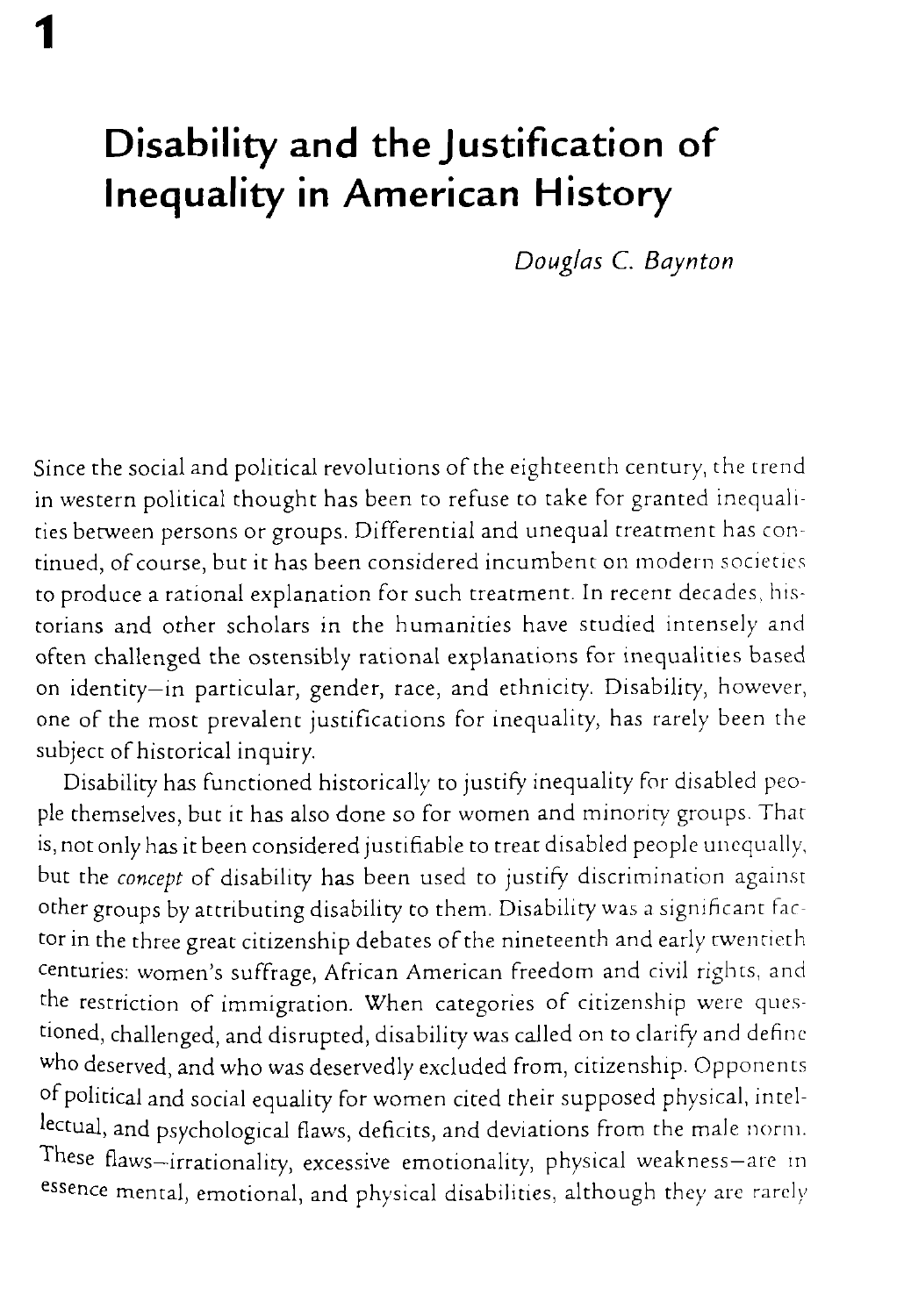**discussed or examined as such. Arguments** For racial inequality and immigration restrictions invoked supposed tendencies to feeble-mindedness, mental illness, deafness, blindness, and other disabilities in particular races and ethnic groups. Furthermore, disability figured prominently not just in arguments for the inequality of women and minorities but also in arguments against those inequalities. Such arguments took the form of vigorous denials that the groups in question actually had these disabilities; they were not disabled, the argument went, and therefore were not proper subjects for discrimination. Rarely have oppressed groups denied that disability is an adequate justification for social and political inequality. Thus, while disabled people can be considered one of the minority groups historically assigned inferior status and subjected to discrimination, disability has functioned for all such groups as a sign of and justification for inferiority.

It is this use of disability as a marker of hierarchical relations that historians of disability must demonstrate in order to bring disability into the mainstream of historical study. Over a decade ago, Joan Scott made a similar argument about the difficulty of persuading historians to take gender seriously. Scott noted that despite a substantial number of works on women's history, the topic remained marginal in the discipline as a whole. A typical response to women's history was "Women had a history separate from men's, therefore let feminists do women's history, which need not concern us," or "My understanding of the French Revolution is not changed by knowing that women participated in it." Scott argued that research on the role ofwomen in history was necessary but not sufficient to change the paradigms of the profession. To change the way in which most historians went about their work, feminists had to demonstrate not just that women participated in the making of history but that gender is "a constitutive element of social relationships" and "a primary way of signifying relationships of power."'

To demonstrate the ubiquity of gender in social thought, Scott focused on political history, a field in which historians were especially apt to argue that gender was unimportant, and where most historians today would imagine disability to be equally so. She chose as an example Edmund Burke's attack on the French Revolution, noting that it was "built around a contrast between ugly, murderous sans-culottes hags ('the furies of hell, in the abused shape of the vilest of women') and the soft femininity of Marie-Antoinette." The contrast Scott highlights calls on not only gender but also notions of beauty, disfigurement, and misshapen bodies that would be amenable to an analysis informed by disability. Even more striking, however, is that in addition to the rhetoric of gender, Burke's argument rested just as fundamentally on a rhetorical contrast between the natural constitution of the body politic and the *monstrous* deformity that the revolution had brought forth. Burke repeatedly referred to "public measures . . . deformed into monsters," "monstrous democratic assemblies," "this monster of a constitution," "unnatural and monstrous activity," and the like (as well as evoking "blind prejudice," actions taken "blindly," "blind followers," and "blind obedience" and alluding to the madness, imbecility, and idiocy of the revolutionary leaders). This rhetoric of monstrosity was by no means peculiar to the conservative cause. Tom Paine, in his response to Burke, also found the monster metaphor an apt and useful one but turned it around: "Exterminate the monster aristocracy," he wrote.2

The metaphor of the natural versus the monstrous was a fundamental way of constructing social reality in Burke's time. By the late nineteenth and early twentieth centuries, however, the concept of the natural was to a great extent displaced or subsumed by the concept of normality.<sup>3</sup> Since then, normality has been deployed in all aspects of modern life as a means of measuring, categorizing, and managing populations (and resisting such management). Normality is a complex concept, with an etiology that includes the rise of the social sciences, the science of statistics, and industrialization with its need for interchangeable parts and interchangeable workers. It has been used in a remarkable range of contexts and with a bewildering variety of connotations. The natural and the normal both are ways of establishing the universal, unquestionable good and right. Both are also ways of establishing social hierarchies that justify the denial of legitimacy and certain rights to individuals or groups. Both are constituted in large part by being set in opposition to culturally variable notions of disability-just as the natural was meaningful in relation to the monstrous and the deformed, so are the cultural meanings of the normal produced in tandem with disability.<sup>4</sup>

The concept of normality in its modern sense arose in the mid-nineteenth century in the context of a pervasive belief in progress. It became a culturally powerful idea with the advent of evolutionary theory. The ideal of the natural had been a static concept for what was seen as an essentially unchanging world, dominant at a time when "the book of nature" was represented as the guidebook of God. The natural was good and right because it conformed to the intent or design of Nature or the Creator of nature. Normality, in contrast, was an empirical and dynamic concept for a changing and progressing world, the premise of which was that one could discern in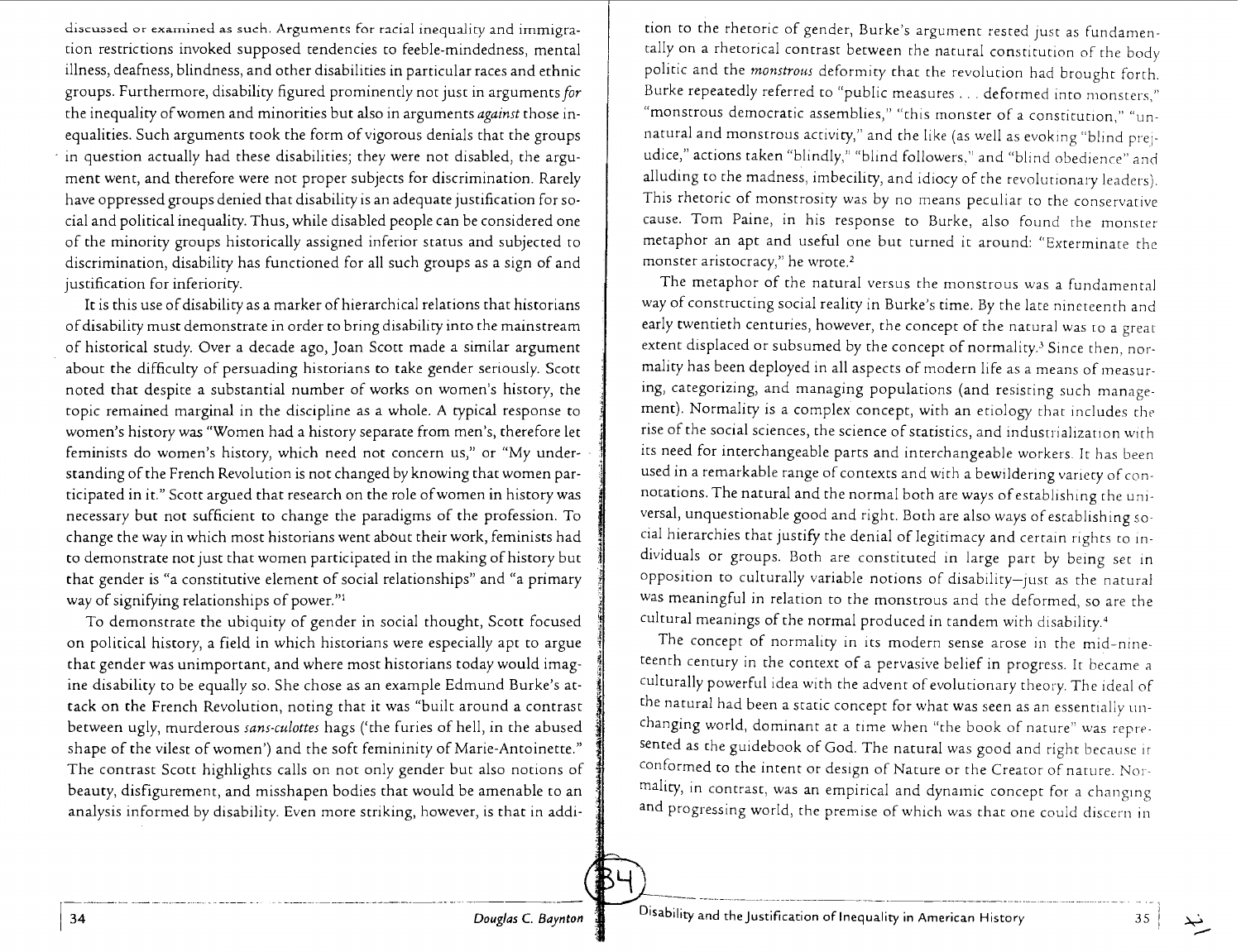human behavior the direction of human evolution and progress and use that as a guide. The ascendance of normality signaled a shift in the locus of faith from a God-centered to a human-centered world, from a culture that looked within to a core and backward to lost Edenic origins toward one that looked outward to behavior and forward to a perfected future.

Just as the counterpart to the natural was the monstrous, so the opposite of the normal person was the defective. Although normality ostensibly denoted the average, the usual, and the ordinary, in actual usage it functioned as an ideal and excluded only those defined as below average. "Is the child normal?" was never a question that expressed fear about whether a child had above-average intelligence, motor skills, or beauty. Abnormal signified the subnormal.<sup>5</sup> In the context of a pervasive belief that the tendency of the human race was to improve itself constantly, that barring something out of the ordinary humanity moved ever upward away from its animal origins and toward greater perfection, normality was implicitly defined as that which advanced progress (or at least did not impede it). Abnormality, conversely, was that which pulled humanity back toward its past, toward its animal origins.

As an evolutionary concept, normality was intimately connected to the western notion of progress. By the mid-nineteenth century, nonwhite races were routinely connected to people with disabilities, both of whom were depicted as evolutionary laggards or throwbacks. As a consequence, the concept of disability, intertwined with the concept of race, was also caught up in ideas of evolutionary progress. Physical or mental abnormalities were commonly depicted as instances of atavism, reversions to earlier stages of evolutionary development. Down's syndrome, for example, was called Mongolism by the doctor who first identified it in 1866 because he believed the syndrome to be the result of a biological reversion by Caucasians to the Mongol racial type. Teachers of the deaf at the end of the century spoke of making deaf children more like "normal" people and less like savages by forbidding them the use of sign language, and they opposed deaf marriages with a rhetoric of evolutionary progress and decline. Recent work on late-nineteenthcentury freak shows has highlighted how disability and race intersected with an ideology of evolutionary hierarchy. James W. Trent argued in a recent article that at the 1904 World's Fair, displays of "defectives" alongside displays of "primitives" signaled similar and interconnected classification schemes for both defective individuals and defective races. Both were placed in hierarchies constructed on the basis of whether they were seen as "improvable" or not-capable of being educated, cured, or civilized. Whether it was individual

atavism or a group's lack of evolutionary development, the common element th all was the presence or attribution of disability.<sup>6</sup>

Disability arguments were prominent in justifications of slavery in the early to mid-nineteenth century and of other forms of unequal relations between white and black Americans after slavery's demise. The most common disability argument for slavery was simply that African Americans lacked sufficient intelligence to participate or compete on an equal basis in society with white Americans. This alleged deficit was sometimes attributed to physical causes, as when an article on the "diseases and physical peculiarities of the negro race" in the New Orleans Medical and Surgical Journal helpfully explained, "It is this defective hematosis, or atmospherization of the blood, conjoined with a deficiency of cerebral matter in the cranium, and an excess of nervous matter distributed to the organs of sensation and assimilation, that is the true cause of that debasement of mind, which has rendered the people of Africa unable to take care of themselves." Diseases of blacks were commonly attributed to "inferior organisms and constitutional weaknesses," which were claimed to be among "the most pronounced race characteristics of the American negro." While the supposedly higher intelligence of "mulattos" compared to "pure" blacks was offered as evidence for the superiority of whites, those who argued against "miscegenation" claimed to the contrary that the products of "race-mixing" were themselves less intelligent and less healthy than members of either race in "pure" form.<sup>7</sup> A medical doctor, John Van Evrie of New York, avowed that the "disease and disorganization" in the "abnormal," "blotched, deformed" offspring of this "monstrous" act "could no more exist beyond a given period than any other physical degeneration, no more than tumors, cancers, or other abnormal growths or physical disease can become permanent." Some claimed greater "corporeal vigor" for "mixed offspring" but a deterioration in "moral and intellectual endowments," while still others saw greater intelligence but "frailty," "less stamina," and "inherent physical weakness."<sup>8</sup>

A second line of disability argument was that African Americans, because of their inherent physical and mental weaknesses, were prone to become disabled under conditions of freedom and equality. A New York medical journal reported that deafness was three times more common and blindness twice as common among free blacks in the North compared to slaves in the South. John C. Calhoun, senator from South Carolina and one of the most influential spokesmen for the slave states, thought it a powerful argument in defense of slavery that the "number of deaf and dumb, blind, idiots, and

36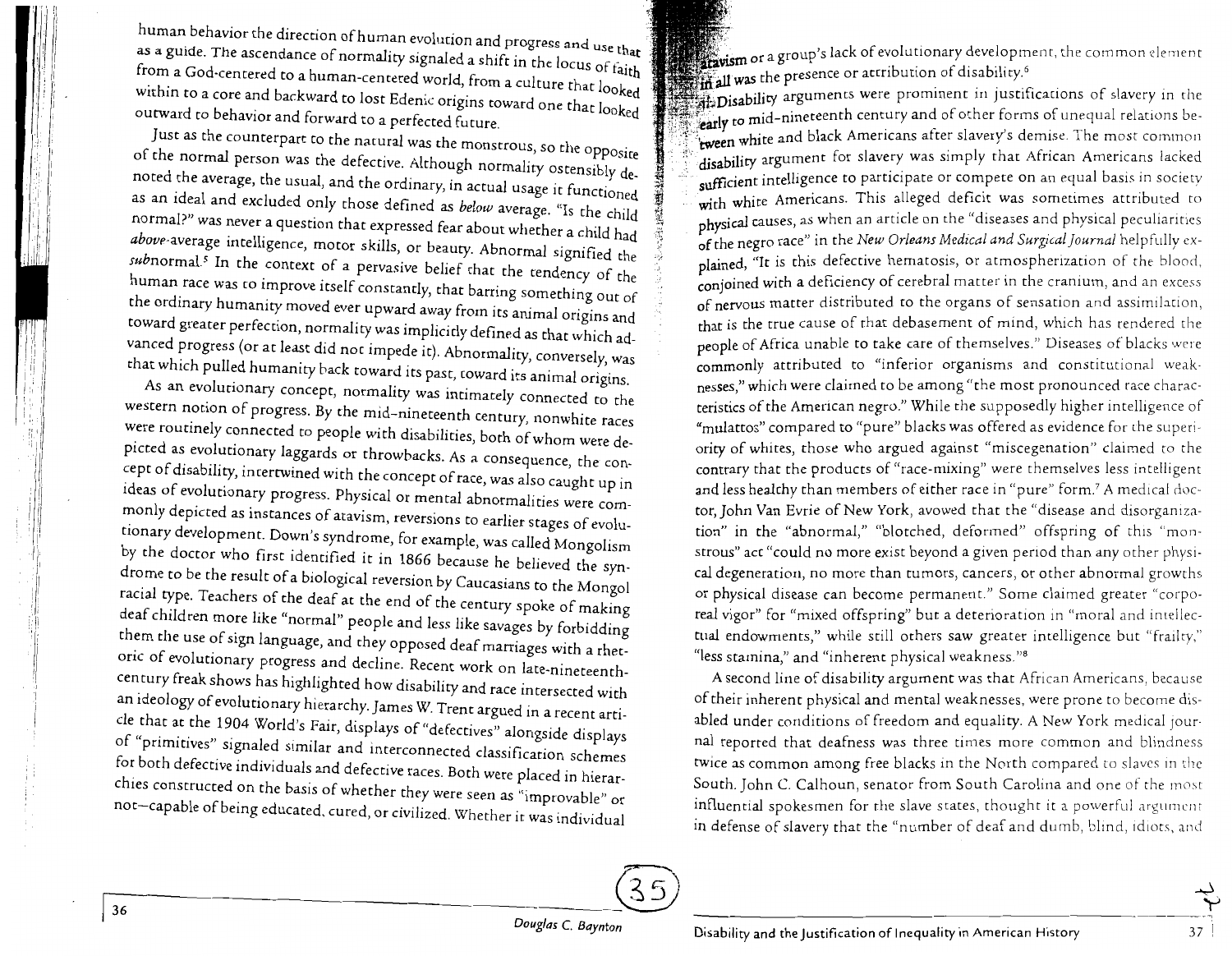insane, of the negroes in the States that have changed the ancient relation between the races" was seven times higher than in the slave states.<sup>9</sup>

While much has been written about the justification of slavery by religious leaders in the South, more needs to be said about similar justifications by medical doctors. Dr. Samuel Cartwright, in 1851, for example, described two types of mental illness to which African Americans were especially subject. The first, Drapetomania, a condition that caused slaves to run away-"as much a disease of the mind as any other species of mental alienation"was common among slaves whose masters had "made themselves too familiar with them, treating them as equals." The need to submit to a master was built into the very bodies of African Americans, in whom "we see 'genu flexit' written in the physical structure of his knees, being more flexed or bent, than any other kind of man." The second mental disease peculiar to African Americans, Dysaesthesia Aethiopis-a unique ailment differing "from every other species of mental disease, as it is accompanied with physical signs or lesions of the body"-resulted in a desire to avoid work and generally to cause mischief. It was commonly known to overseers as "rascality." Its cause, similar to that of Drapetomania, was a lack of firm governance, and it was therefore far more common among free blacks than among slaves-indeed, nearly universal among them-although it was a "common occurrence on badly-governed plantations" as well.<sup>10</sup>

Dr. Van Evrie also contributed to this line of thought when he wrote in the 1860s that education of African Americans came "at the expense of the body, shortening the existence" and resulted in bodies "dwarfed or destroyed" by the unnatural exertion. "An 'educated negro,' like a 'free negro,' is a social monstrosity, even more unnatural and repulsive than the latter." He argued further that, since they belonged to a race inferior by nature, all blacks were necessarily inferior to (nearly) all whites. It occasionally happened that a particular white person might not be superior to all black people because of a condition that "deforms or blights individuals; they may be idiotic, insane, or otherwise incapable." But these unnatural exceptions to the rule were "the result of human vices, crimes, or ignorance, immediate or remote." Only disability might lower a white person in the scale of life to the level of a being of a marked race.<sup>11</sup>

By the turn of the century, medical doctots were still arguing that African Americans were disabled by freedom and therefore in need of greater oversight. J. F. Miller, writing in the North Carolina Medical Journal, thought it important to inquire whether "the effect of freedom upon the mental and physical health of the negroes of the South" had been "damaging or otherwise." His conclusion was that there were "more congenital defects" and a dramatic increase in mental illness and tuberculosis, which supposedly had been rare among enslaved African Americans. Freedom, for which the African American's weak mind and constitution were ill suited, had brought to the former slave "a beautiful harvest of mental and physical degeneration and he is now becoming a martyr to an heredity thus established."<sup>12</sup>

While these arguments were often contradictory, incoherent, or simply ludicrous, disability was central to all of them. If freedom for African Americans was undesirable and slavery good, then it was sufficient to note that free blacks were more likely than slaves to be disabled. The decisive argument for miscegenation being morally wrong or socially injurious was that it produced disability. The contention had to be countered, and no argument on other grounds could trump it. Samuel Forry, for example, writing in the New York Journal of Medicine in 1844, noted that the supposedly higher rates of insanity among free blacks compared to slaves had been "seized upon by journals devoted to the peculiar institutions of the Southern States, as a powerful argument." Forry retorted, first, that the census did not allow a reliable comparison of deafness, blindness, idiocy, and insanity in free and enslaved blacks and, second, that even were it the case that free blacks in the North suffered more disability than slaves, slavery and freedom might not be the determinants. Instead, perhaps "the whole constitution of the black is adapted to a tropical region," and their mental and physical health was therefore bound to suffer in the northern climate.<sup>13</sup> The argument that a people might be enslaved to protect them from disability he left unchallenged.

Race and disability intersected in the concept of the normal, as both prescription and description. American blacks, for example, were said to flourish in their "normal condition" of slavery, while the "'free' or abnormal negro" inevitably fell into illness, disability, and eventually extinction. The hierarchy of races was itself depicted as a continuum of normality. Just as medical textbook illustrations compared the normal body with the abnormal, so social science textbooks illustrated the normal race and the abnormal ones. Arnold Guyot, in his 1873 textbook Physical Geography, under the heading "The White Race the Normal, or Typical, Race," compared the beauty, regularity of features, and "harmony in all the proportions of the figure" of the white race with those who have "gradually deviated" from the normal ideal. Similarly, Dr. John C. Nott, writing in the American Journal of Medical Sciences in 1843, invited the reader to "look first upon the Caucasian female with her rose and lily skin, silky hair,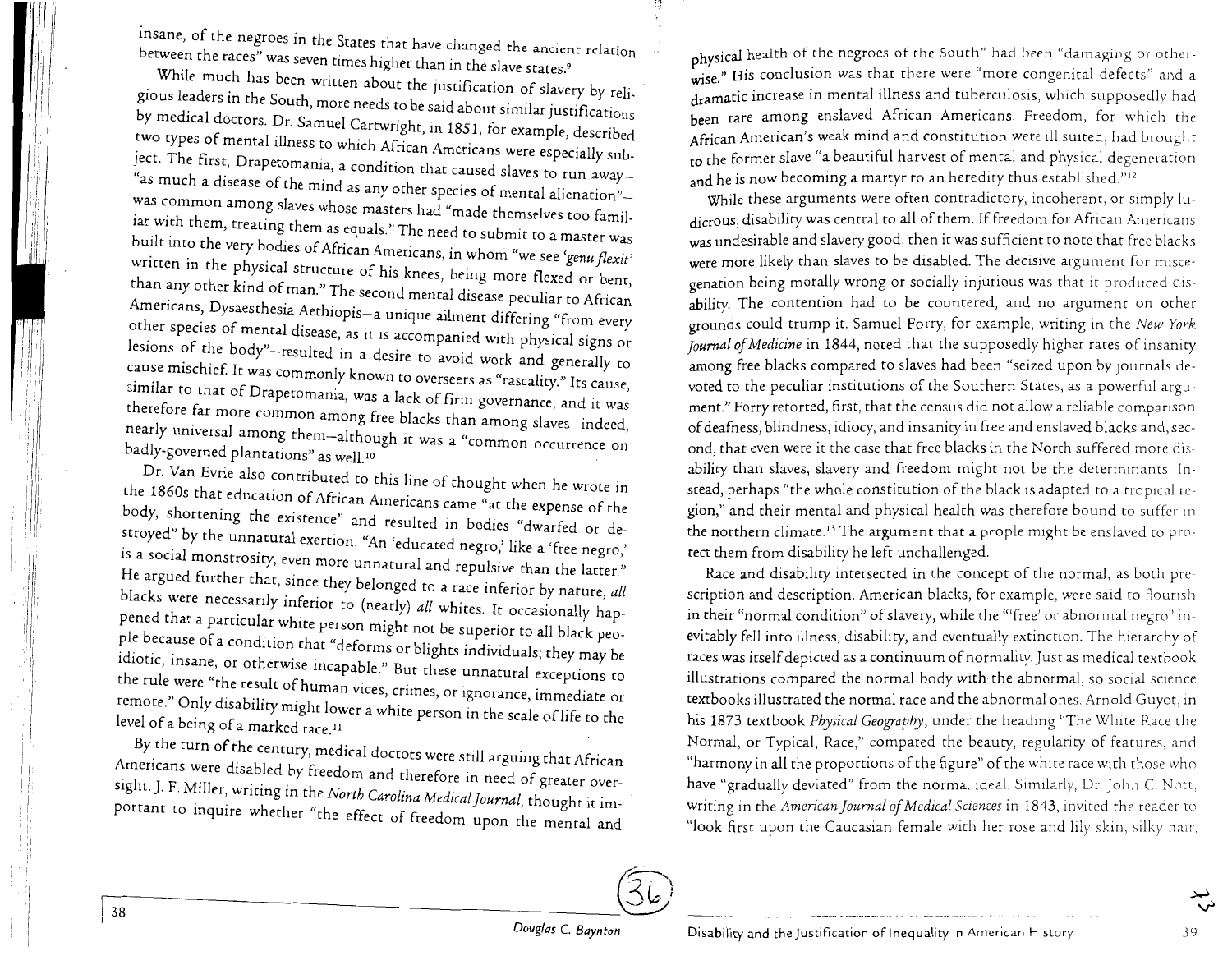Venus form, and well chiseled features-and then upon the African wench with her black and odorous skin, woolly head and animal features-and compare their intellectual and moral qualities, and their whole anatomical structure." He added for good measure that the American Indian "has many peculiarities which are just as striking." In nineteenth-century freak shows, where disability and race intersected to illustrate familiar narratives of evolutionary progress, disabled adults were displayed as less-evolved creatures from far-off jungles. P. T. Barnum promoted his American Museum exhibit "What Is It?" as the "missing link" between human and animal, a "man-monkey." At least two different men played the role: a white actor with unusually short legs of uneven length and a mentally retarded black man with microcephaly who later became known by the stage name Zip. The presence of disability in both cases, in addition to race in one of them, was in effect the costume that signified the role of "subhuman."14

It is not new to point out that images of American blacks have commonly shown them with exaggerated lips, amusingly long or bowed legs, grotesquely big feet, bad posture, missing teeth, crossed or bulging eyes, and otherwise deformed bodies. At least since 1792, when Benjamin Rush explained that the skin color of Africans was due to their suffering from congenital leprosy, black skin itself has been treated as anomalous, a defect and a disfigurement, something akin to an all-body birthmark and often a sign of sin or degeneracy. Advertisements for soap in the nineteenth century often played on this idea of dark skin as defect with, for example, a pinkcheeked child asking an African American child, "Why doesn't your mamma wash you with Fairy Soap?"15 Another advertisement told a tale of children who were bathed daily, "Because their mother did believe/That white they could be made/So on them with a scrubbing brush/Unmerciful she laid." The mother's efforts were fruitless until she found the right brand of soap: "Sweet and clean her sons became/it's true, as I'm a workman/And both are now completely white, Washed by this soap of Kirkman."<sup>16</sup> Dreydoppel Soap told a similar story of an African American boy ("A mite of queer humanity/As dark as a cloudy night") who scrubbed himself with acids, fasted, took sulfur baths, and "sampled all the medicine that ever was made or brewed" in the attempt to cure his unfortunate skin color. "He built an air-tight sweat box with the/Hope that he would bleach/The sweat poured down in rivers/but the Black stuck like a leech." That is, until he discovered Dreydoppel soap: "One trial was all he needed/Realized was his fondest hope/His face was white as white could be/There's nothing like Dreydoppel Soap."17

in Daryl Michael Scott has described how both conservatives and liberals have long used an extensive repertory of "damage imagery" to describe African Americans. Conservatives "operated primarily from within a biological framework and argued for the innate inferiority of people of African descent" in order to justify social and political exclusion. Liberals maintained that social conditions were responsible for black inferiority and used damage imagery to argue for inclusion and rehabilitation; but regardless of their intentions, Scott argues, liberal damage imagery "reinforced the belief system that made whites feel superior in the first place." Both the "contempt and pity" of conservatives and liberals-a phrase that equally well describes historically prevalent attitudes toward disabled people-framed Americans of African descent as defective. Scott cites the example of Charles S. Johnson, chair of the social science department and later president of Fisk University, who told students in a 1928 speech that "the sociologists classify Negroes with cripples, persons with recognized physical handicaps." Like Johnson, Scott is critical of the fact that "African Americans were often lumped with the 'defective,' 'delinquent,' and dependent classes." This is obviously a bad place to be "lumped." Scott does not ask, however, why that might be the case.<sup>18</sup> The attribution of disease or disability to racial minorities has a long history. Yet, while many have pointed out the injustice and perniciousness of attributing these qualities to a racial or ethnic group, little has been written about why these attributions are such powerful weapons for inequality, why they were so furiously denied and condemned by their targets, and what this tells us about our attitudes toward disability.

During the long-running debate over women's suffrage in the nineteenth and early twentieth centuries, one of the rhetorical tactics of suffrage opponents was to point to the physical, intellectual, and psychological flaws of women, their frailty, irrationality, and emotional excesses. By the late nineteenth century, these claims were sometimes expressed in terms of evolutionary progress; like racial and ethnic minorities, women were said to be less evolved than white men, their disabilities a result of lesser evolutionary development. Cynthia Eagle Russett has noted that "women and savages, together with idiots, criminals, and pathological monstrosities [those with congenital disabilities] were a constant source of anxiety to male intellectuals in the late nineteenth century."<sup>19</sup> What all shared was an evolutionary inferiority, the result of arrested development or atavism.

Paralleling the arguments made in defense of slavery, two types of disability argument were used in opposition to women's suffrage: that women had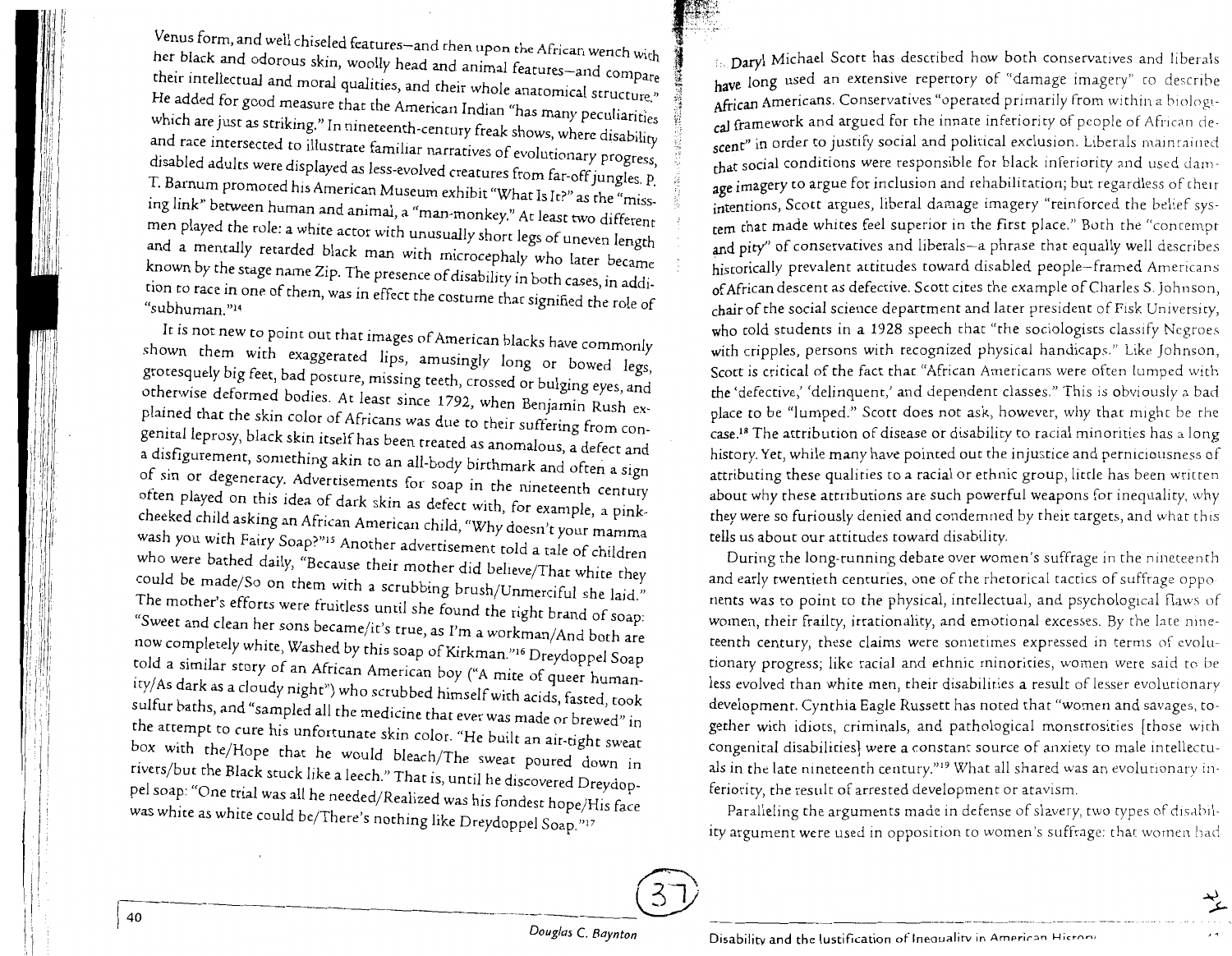disabilities that made them incapable of using the franchise responsibly, and that because of their frailty women would become disabled if exposed to the rigors of political participation. The American anti-suffragist Grace Goodwin, for example, pointed to the "great temperamental disabilities" with which women had to contend: "woman lacks endurance in things mental.... She lacks nervous stability. The suffragists who dismay England are nervesick women." The second line of argument, which was not incompatible with the first and often accompanied it, went beyond the claim that women's flaws made them incapable of exercising equal political and social rights with men to warn that if women were given those rights, disability would surely follow. This argument is most closely identified with Edward Clarke, author of Sex in Education; or, A Fair Chance for Girls. Clarke's argument chiefly concerned education for women, though it was often applied to suffrage as well. Clarke maintained that overuse of the brain among young women was in large part responsible for the "numberless pale, weak, neuralgic, dyspeptic, hysterical, menorraghic, dysmenorrhoeic girls and women" of America. The result of excessive education in this country was "bloodless female faces, that suggest consumption, scrofula, anemia, and neuralgia." An appropriate education designed for their frail constitutions would ensure "a future secure from neuralgia, uterine disease, hysteria, and other derangements of the nervous system."20

Similarly, Dr. William Warren Potter, addressing the Medical Society of New York in 1891, suggested that many a mother was made invalid by inappropriate education: "her reproductive organs are dwarfed, deformed, weakened, and diseased, by artificial causes imposed upon her during their development."21 Dr. A. Lapthorn Smith asserted in Popular Science Monthly that educated women were increasingly "sick and suffering before marriage and are physically disabled from performing physiological functions in a normal manner." Antisuffragists likewise warned that female participation in politics invariably led to "nervous prostration" and "hysteria," while Dr. Almroth E. Wright noted the "fact that there is mixed up with the woman's movement much mental disorder." A prominent late nineteenth-century neurophysiologist, Charles L. Dana, estimated that enfranchising women would result in a 25 percent increase in insanity among them and "throw into the electorate a mass of voters of delicate nervous stability . . . which might do injury to itself without promoting the community's good." The answer for Clarke, Potter, and others of like mind was special education suited to women's special needs. As with disabled people today, women's so-

cial position was treated as a medical problem that necessitated separate and special care. Those who wrote with acknowledged authority on the "woman question" were doctors. As Clarke wrote, the answer to the "problem of woman's sphere . . . must be obtained from physiology, not from ethics or metaphysics."22

While historians have not overlooked the use of disability to deny women's rights, they have given their attention entirely to gender inequality and not at all to the construction and maintenance of cultural hierarchies based on disability. Lois Magner has described how women were said to bear the "onerous functions of the female," which incapacitated them for "active" life" and produced a "mental disability that rendered women unfit" for political engagement. Nancy Woloch has noted that a "major antisuffragist point was that women were physically, mentally, and emotionally incapable of duties associated with the vote. Lacking rationality and sound judgment, they suffered from 'logical infirmity of mind.' . . . Unable to withstand the pressure of political life, they would be prone to paroxysms of hysteria." Aileen Kraditor, in her intellectual history of the women's suffrage movement, wrote that antisuffragists "described woman's physical constitution as too delicate to withstand the turbulence of political life. Her alleged weakness, nervousness, and proneness to fainting would certainly be out of place in polling booths and party conventions." On the one hand, this was of course an unfounded stereotype deserving of ridicule, as Kraditor's ironic tone suggests. On the other hand, just as it was left unchallenged at the time, historians today leave unchallenged the notion that weakness, nervousness, or proneness to fainting might legitimately disqualify one for suffrage.<sup>23</sup>

Disability figured not just in arguments for the inequality of women and minorities but also in arguments against those inequalities. Suffragists rarely challenged the notion that disability justified political inequality and instead disputed the claim that women suffered from these disabilities. Their arguments took three forms: one, women were not disabled and therefore deserved the vote; two, women were being erroneously and slanderously classed with disabled people, with those who were legitimately denied suffrage; and three, women were not naturally or inherently disabled but were made disabled by inequality-suffrage would ameliorate or cure these disabilities.

References to the intelligence and abilities of women, countering the imputations of female inferiority, pervaded suffrage rhetoric. Although more common later in the century, this form of argument was already in evidence in 1848 at the Seneca Falls Woman's Rights Convention. Delegates resolved

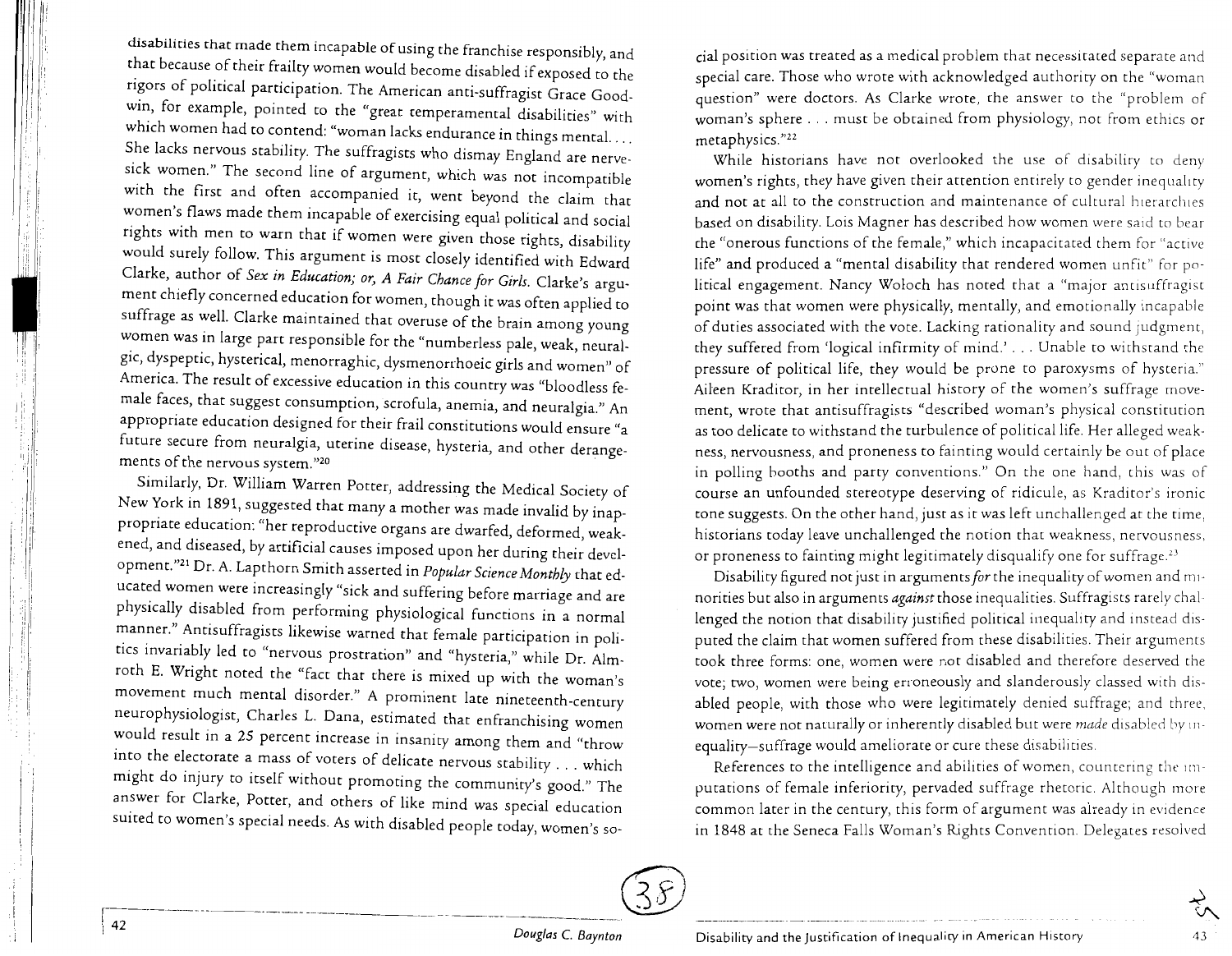that "the equality of human rights results necessarily from the fact of the identity of the race in capabilities and responsibilities," and further, that "being invested by the Creator with the same capabilities . . . it is demonstrably the right and duty of woman" to participate in public political life. Rebecca M. Sandford avowed, "Our intellect is as capable as man's to assume, and at once to hold, these rights . . . for if we did not believe it, we would not contend for them." Frederick Douglass proclaimed that "the true basis of rights was the capacity of individuals."24 The converse of their premise that equality in capacity justified political equality, was a warrant too basic to be considered explicitly: differences in capacity, if present, would be justification for political inequality.

A second powerful and recurrent rhetorical device for suffragists was to charge that women were wrongly categorized with those legitimately excluded from political life. A popular theme in both British and American suffrage posters was to depict a thoughtful-looking woman, perhaps wearing the gown of a college graduate, surrounded by slope-browed, wild-eyed, or "degenerate" men identified implicitly or explicitly as "idiots" and "lunatics." The caption might read, "Women and her Political Peers," or, "It's time I got out of this place. Where shall I find the key?" Echoing this theme, suffrage supporter George William Curtis rhetorically asked a New York constitutional convention in 1867 why women should be classed with "idiots, lunatics, persons under guardianship and felons," and at the national Woman Suffrage Convention in 1869, Elizabeth Cady Stanton protested that women were "thrust outside the pale of political consideration with minors, paupers, lunatics, traitors, [and] idiots."25

These challenges directly confronted the euphemisms used by the antisuffragists, whose attributions of mental and psychological inferiority to women were couched in less direct language. Antisuffragists were wont to counter that it was "a noble sort of disfranchisement" that women enjoyed, "something wholly different from the disfranchisement of the pauper, the criminal, the insane. . . . These are set aside as persons not human; women are absolved as constituting a higher class. There is a very real distinction between being placed among the beasts, and being placed among the 'ministering angels."<sup>26</sup> The suffragist answer to these sentimental claims made clear that the antisuffrage argument was rooted in the attribution of disability.

Suffragists did on occasion take issue with the argument that rights rested on capacity. Lucretia Mott, speaking at Seneca Falls, conceded that "woman's intellect may be feeble, because she had been so long crushed; but

is that any reason why she should be deprived of her equal rights? Does one man have fewer rights than another because his intellect is inferior? If not, why should woman?" But she immediately undercut the point by avowing, "Let woman arise and demand her rights, and in a few years we shall see a different mental development." Charlotte Perkins Gilman was the most prominent of those who argued that women's capacities had been stunted over time by restricted activity, which had come to represent a genetic inheritance that could be undone only by access to an unfettered social and political life. Matilda Gage similarly suggested that "obedience to outside authority to which woman has everywhere been trained, has not only dwarfed her capacity, but made her a retarding force in civilization."27 These arguments were an implicit acknowledgment that capacity was indeed relevant to the question of rights. They are also examples of the third variant on the suffrage disability argument, that women were disabled by exclusion from political equality. This argument answered the antisuffrage accusation that women were inherently and unchangeably disabled with the claim that, given equal rights, they would attain equality in capacity. Like the antisuffrage position, it was a powerful argument precisely because of the cultural power of disability to discredit.

Ethnicity also has been defined by disability. One of the fundamental imperatives in the initial formation of American immigration policy at the end of the nineteenth century was the exclusion of disabled people. Beyond the targeting of disabled people, the concept of disability was instrumental in crafting the image of the undesirable immigrant. The first major federal immigration law, the Act of 1882, prohibited entry to any "lunatic, idiot, or any person unable to take care of himself or herself without becoming a public charge." Those placed in the categories "lunatic" and "idiot" were automatically excluded. The "public charge" provision was intended to encompass people with disabilities more generally and was left to the examining officer's discretion. The criteria for excluding disabled people were steadily tightened as the eugenics movement and popular fears about the decline of the national stock gathered strength. The Act of 1891 replaced the phrase "*unable* to take care of himself or herself without becoming a public charge," with "likely to become a public charge." The 1907 law then denied entry to anyone judged "mentally or physically defective, such mental or physical defect being of a nature which may affect the ability of such alien to earn a living." These changes considerably lowered the threshold for exclusion and expanded the latitude of immigration officials to deny entry.<sup>28</sup>

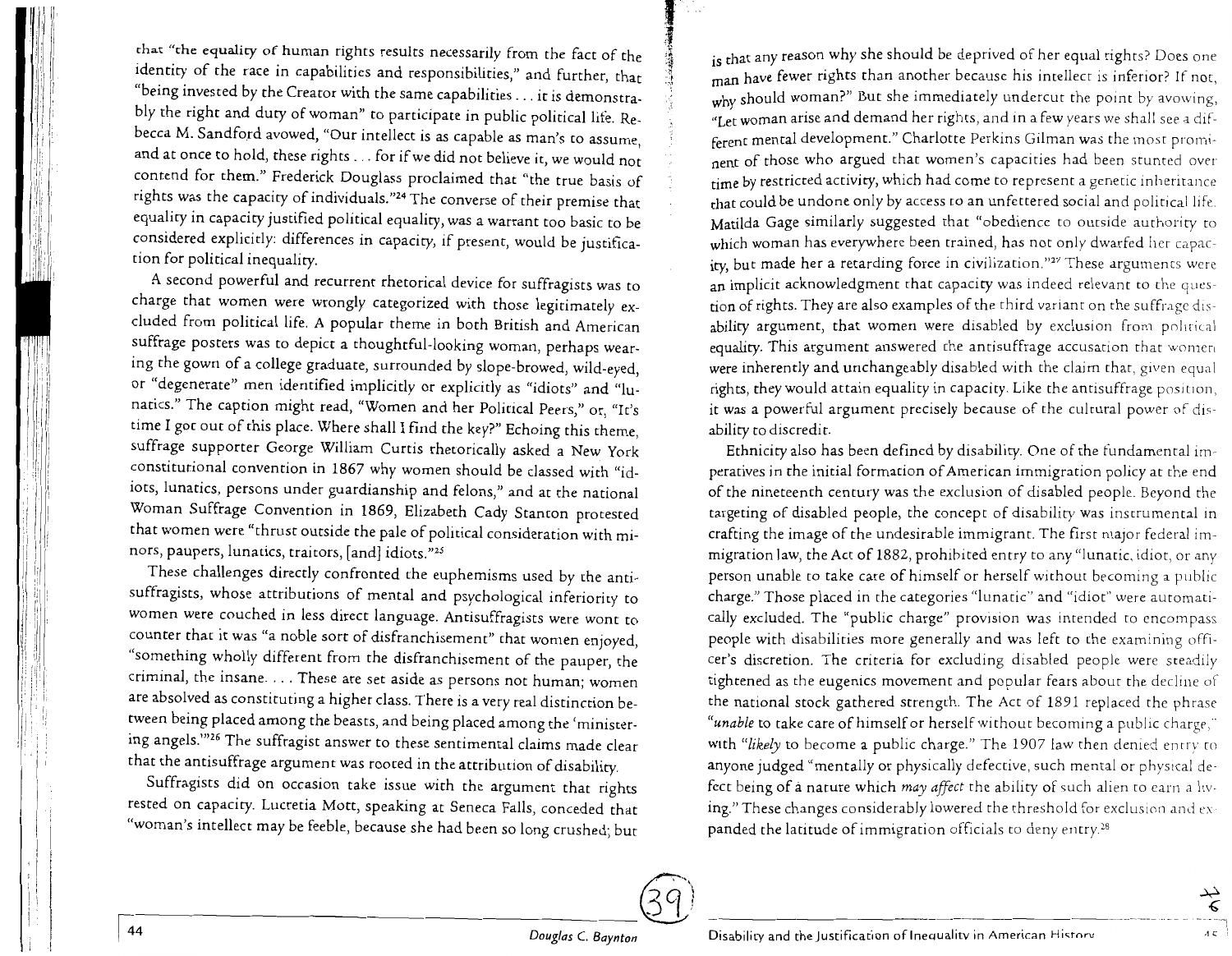The category of persons automatically excluded was also steadily expanded. In 1903, people with epilepsy were added and, in addition to those judged insane, "persons who have been insane within five years previous [or] who have had two or more attacks of insanity at any time previously." This was reduced to one "attack" in the 1917 law; the classification of "constitutional psychopathic inferiority" was also added, which inspection regulations described as including "various unstable individuals on the border line between sanity and insanity . . . and persons with abnormal sex instincts."29 This was the regulation under which, until recently, gays and lesbians were excluded. One of the significant factors in lifting this ban, along with other forms of discrimination against gays and lesbians, was the decision by the American Psychiatric Association in 1973 to remove homosexuality from its list of mental illnesses. That is, once gays and lesbians were declared not to be disabled, discrimination became less justifiable.

Legislation in 1907 added "imbeciles" and "feeble-minded persons" to the list, in addition to "idiots," and regulations for inspectors directed them to exclude persons with "any mental abnormality whatever . . . which justifies the statement that the alien is mentally defective." These changes encompassed a much larger number of people and again granted officials considerably more discretion to judge the fitness of immigrants for American life. Fiorello H. LaGuardia, who worked his way through law school as an interpreter at Ellis Island, later wrote that "over fifty percent of the deportations for alleged mental disease were unjustified," based as they often were on "ignorance on the part of the immigrants or the doctors and the inability of the doctors to understand the particular immigrant's norm, or standard."30

The detection of physical disabilities was a major aspect of the immigration inspector's work. The Regulations for the medical inspection of immigrants in 1917 included a long list of diseases and disabilities that could be cause for exclusion, among them arthritis, asthma, bunions, deafness, deformities, flat feet, heart disease, hernia, hysteria, poor eyesight, poor physical development, spinal curvature, vascular disease of the heart, and varicose veins. A visiting physician in 1893, when admission standards were still relatively liberal, described the initial inspection: "If a man has a hand done up, or any physical injury in any way . . . , or if a person has but one leg or one arm, or one eye, or there is any physical or mental defect, if the person seems unsteady and in any way physically incapacitated to earn his livelihood, he is passed to one side to be examined later."31 An immigration official later recalled a young Italian couple who would have been deported (the man had a

"game leg" that required use of a crutch) had not a wealthy philanthropist visiting Ellis Island taken an interest in the couple and intervened, guaranteeing that they would not become a public charge.<sup>32</sup>

In short, the exclusion of disabled people was central to the laws and the work of the immigration service. As the Commissioner General of Immigration reported in 1907, "The exclusion from this country of the morally, mentally, and physically deficient is the principal object to be accomplished by the immigration laws." Once the laws and procedures limiting the entry of disabled people were firmly established and functioning well, attention turned to limiting the entry of undesirable ethnic groups. Discussion on this topic often began by pointing to the general public agreement that the laws excluding disabled people had been a positive, if insufficient, step. In 1896, for example, Francis Walker noted in the Atlantic Monthly that the necessity of "straining out" immigrants who were "deaf, dumb, blind, idiotic, insane, pauper, or criminal" was "now conceded by men of all shades of opinion"; indeed there was a widespread "resentment at the attempt of such persons to impose themselves upon us." As one restrictionist wrote, the need to exclude the disabled was "self evident."33

For the more controversial business of defining and excluding undesirable ethnic groups, however, restrictionists found the concept of disability to be a powerful tool. That is, while people with disabilities constituted a distinct category of persons unwelcome in the United States, the charge that certain ethnic groups were mentally and physically deficient was instrumental in arguing for their exclusion. The belief that discriminating on the basis of disability was justifiable in turn helped justify the creation of immigration quotas based on ethnic origin. The 1924 Immigration Act instituted a national quota system that severely limited the numbers of immigrants from southern and eastern Europe, but long before that, disabilities stood in for nationality. Superintendents of institutions, philanthropists, immigration reformers, and politicians had been warning for decades before 1924 that immigrants were disproportionately prone to be mentally defective-up to half the immigrants from southern and eastern Europe were feebleminded, according to expert opinion.<sup>34</sup> Rhetoric about "the slow-witted Slav," the "neurotic condition of our Jewish immigrants," and, in general, the "degenerate and psychopathic types, which are so conspicuous and numerous among the immigrants," was pervasive in the debate over restriction.<sup>35</sup> The laws forbidding entry to the feebleminded were motivated in part by the desire to limit immigration from inferior nations, and conversely, it was assumed that the 1924 act would reduce the

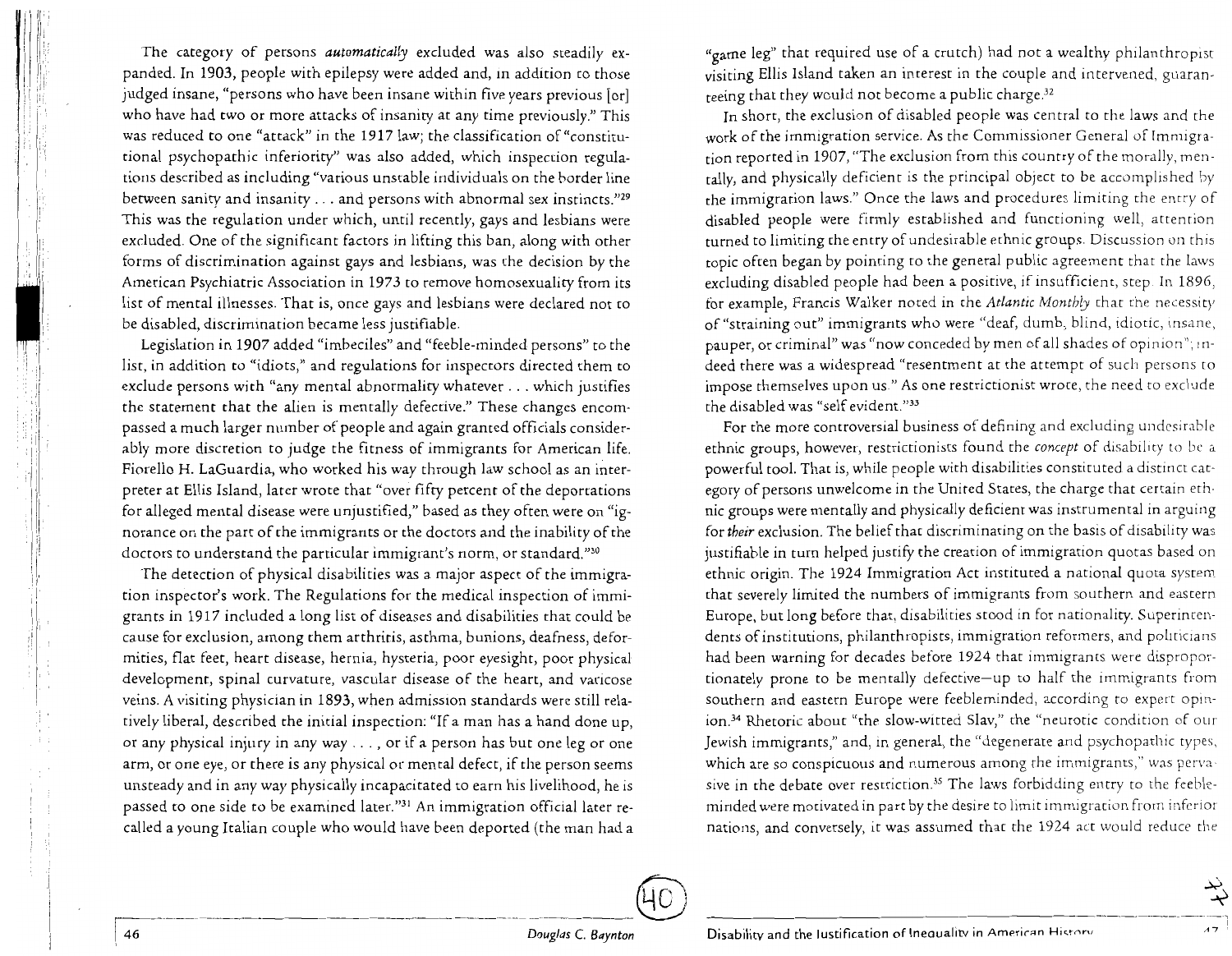number of feebleminded immigrants. The issues of ethnicity and disability were so intertwined in the immigration debate as to be inseparable.

Arguments for immigration restriction often emphasized the inferior appearance of immigrants, and here also ethnicity and disability overlapped and intertwined. Disability scholars have emphasized the uncertain and shifting line between an impairment of appearance and one of function. Martin Pernick, for example, has described the importance of aesthetics in eugenics literature-how fitness was equated with beauty and disability with ugliness. Lennard Davis has maintained that disability presents itself "through two main modalities-function and appearance." Restrictionists often emphasized the impaired appearance of immigrants. An Ellis Island inspector claimed that "no one can stand at Ellis Island and see the physical and mental wrecks who are stopped there . . . without becoming a firm believer in restriction."36 A proponent of restriction avowed, "To the practised eye, the physiognomy of certain groups unmistakably proclaims inferiority of type." When he observed immigrants, he saw that "in every face there was something wrong . . . . There were so many sugar-loaf heads, moon-faces, slit mouths, lantern-jaws, and goose-bill noses that one might imagine a malicious jinn had amused himself by casting human beings in a set of skewmolds discarded by the Creator." Most new immigrants were physically inadequate in some way: "South Europeans run to low stature. A gang of Italian navvies filing along the street present, by their dwarfishness, a curious contrast to other people. The Portuguese, the Greeks, and the Syrians are, from our point of view, undersized. The Hebrew immigrants are very poor in physique ... the polar opposite of our pioneer breed."37

The initial screening of immigrants was mostly a matter of detecting visible abnormality. Inspectors, who prided themselves on their ability to make a "snapshot diagnosis," had only a few seconds to detect the signs of disability or disease as immigrants streamed past them in single file. Inspection regulations specified that "each individual should be seen first at rest and then in motion," in order to detect "irregularities in movement" and "abnormalities of any description." If possible, inspectors watched immigrants as they carried their luggage up stairs to see if "the exertion would reveal deformities and defective posture."38 As one inspector wrote, "It is no more difficult to detect poorly built, defective or broken down human beings than to recognize a cheap or defective automobile. . . . The wise man who really wants to find out all he can about an automobile or an immigrant, will want to see both in action, performing as well as at rest."39

For most immigrants, a normal appearance meant a quick, uneventful passage through the immigration station. An abnormal appearance, however, meant a chalked letter on the back: "L for lameness, K for hernia, G for goiter, X for mental illness," and so on.<sup>40</sup> Once chalked, a closer inspection was required. The inspection then would be general, not confined to the abnormality that set them apart, which meant that visibly disabled people-as well as those whose ethnic appearance was abnormal to the inspectors-were more likely to be set apart for close examination and therefore were also more likely to have other problems discovered and to be excluded.

Aesthetic and eugenic considerations were at least as important as concerns about the functional limitations of disabled immigrants. For example, on June 30, 1922, Israel Raskin was refused entry to the United States as "physically defective and likely to become a public charge." The diagnosis on the medical certificate was "lack of sexual development which may affect his ability to earn a living." The United States Surgeon General explained that the diagnosis warranted exclusion because "these persons present bad economic risks . . . due to the fact that their abnormality soon becomes known to their associates who make them the butt of coarse jokes to their own despair, and to the impairment of the work in hand." Since this was "recognized pretty generally among employers, it is difficult for these unfortunates to get or retain jobs, their facial and bodily appearance, at least in adult life, furnishing a patent advertisement of their condition."41

Medical exclusions on the basis of "poor physique" and "lack of physical development" began to appear around the turn of the century. The immigration service defined it as covering individuals "who have frail frame, flat chest, and are generally deficient in muscular development," or those who are "undersized-markedly of short stature-dwarf."42 In part, this diagnosis represented a judgment of employability, and in part it was a eugenic judgment. Both concerns were expressed in a letter from the Bureau of Immigration, which explained that "a certificate of this nature implies that the alien concerned is afflicted with a body but illy adapted . . . to the work necessary to earn his bread." The diagnosis further indicated that the immigrant was "undersized, poorly developed [and] physically degenerate, and as such, not only unlikely to become a desirable citizen, but also very likely to transmit his undesirable qualities to his offspring, should he unfortunately for the country in which he is domiciled, have any."43

As one medical officer explained it, the "immigrant of poor physique is not able to perform rough labor, and even if he were able, employers of labor



⋩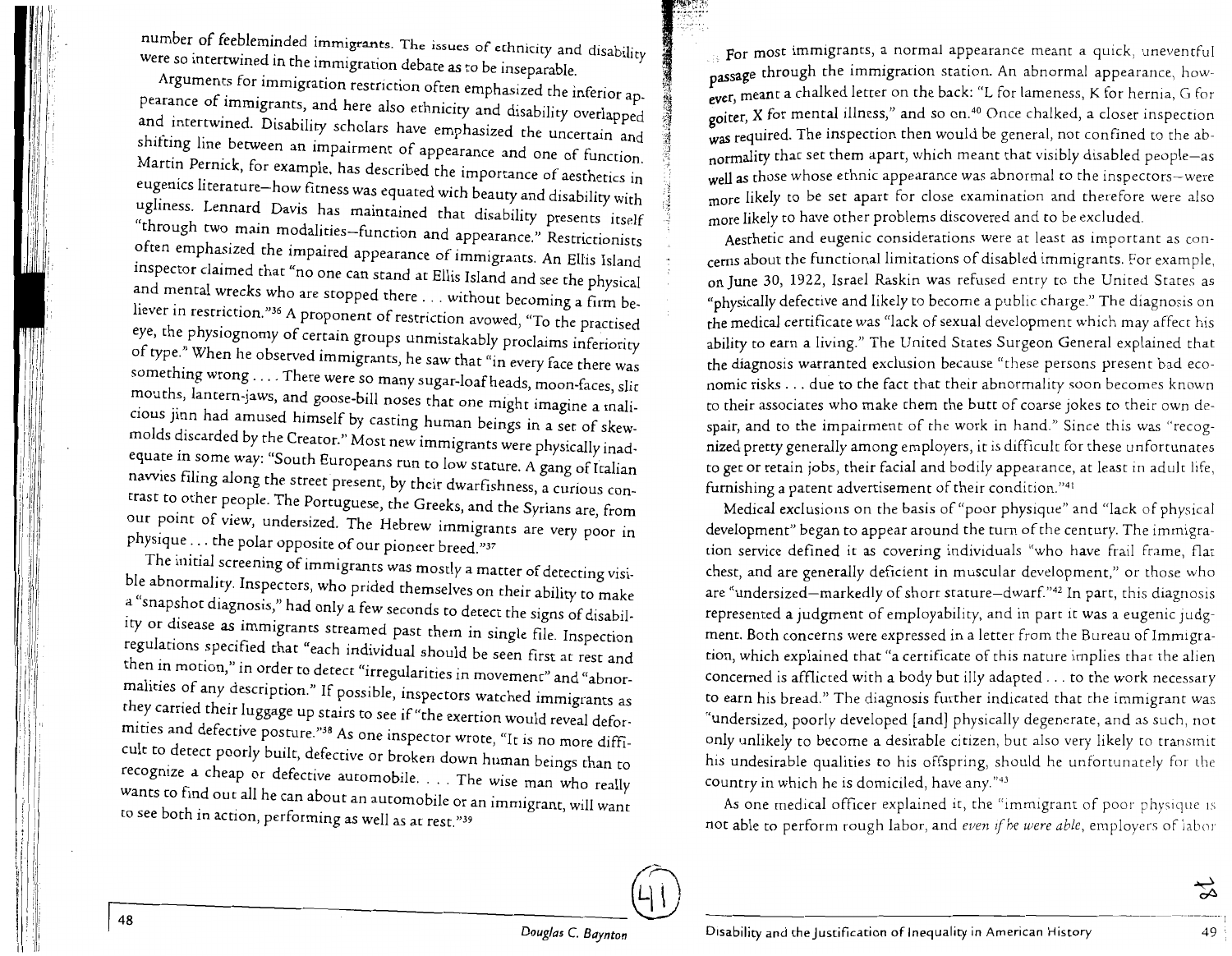would not hire him."<sup>44</sup> The belief that an immigrant with a disability was unfit to work was justification for exclusion; but the belief that an immigrant was likely to encounter discrimination because of a disability was equally justification for exclusion. The disability that justified exclusion in these cases was largely or entirely a matter of an abnormal appearance that might invite employment discrimination.

The laws excluding disabled immigrants could be used by inspectors to target particular ethnic groups. The Hebrew Sheltering and Immigrant Aid Society in New York expressed concern in 1909 that the "lack of physical development" diagnosis was "constantly increasing" and being applied to Jewish immigrants disproportionately. An investigation by the Jewish Immigrants' Information Bureau in 1910 discovered that an inspector in Galveston was using the diagnosis to discriminate against Jewish immigrants. Nationality and disability might be implicitly linked in anti-immigration rhetoric, as when William Green, president of the American Federation of Labor, argued that quotas were "necessary to the preservation of our national characteristics and to our physical and our mental health."45 They also were explicitly connected, as when a New York Supreme Court justice worried that the new immigrants were "adding to that appalling number of our inhabitants who handicap us by reason of their mental and physical disabilities."46

Historians have scrutinized the attribution of mental and physical inferiority based on race and ethnicity, but only to condemn the slander. With their attention confined to ethnic stereotypes, they have largely ignored what the attribution of disability might also tell us about attitudes toward disabled people. Racial and ethnic prejudice is exposed while prejudice against people with disabilities is passed over as insignificant and understandable. As a prominent advocate of restriction wrote in 1930, "The necessity of the exclusion of the crippled, the blind, those who are likely to become public charges, and, of course, those with a criminal record is self evident."47 The necessity has been treated as self-evident by historians as well, so much so that even the possibility of discrimination against people with disabilities in immigration law has gone unrecognized. In historical accounts, disability is present but rendered invisible or insignificant. While it is certain that immigration restriction rests in good part on a fear of "strangers in the land," in John Higham's phrase, American immigration restriction at the turn of the century was also clearly fueled by a fear of defectives in the land.

Still today, women and other groups who face discrimination on the basis of identity respond angrily to accusations that they might be characterized

by physical, mental, or emotional disabilities. Rather than challenging the hasic assumptions behind the hierarchy, they instead work to remove themselves from the negatively marked categories-that is, to disassociate themselves from those people who "really are" disabled-knowing that such categorization invites discrimination. For example, a recent proposal in Louisiana to permit pregnant women to use parking spaces reserved for people with mobility impairments was opposed by women's organizations. A Jobbyist for the Women's Health Foundation said, "We've spent a long time trying to dispel the myth that pregnancy is a disability, for obvious reasons of discrimination." She added, "I have no problem with it being a courtesy, but not when a legislative mandate provides for pregnancy in the same way as for disabled persons."48 To be associated with disabled people or with the accommodations accorded disabled people is stigmatizing.

Even disabled people have used this strategy to try to deflect discrimination. Rosemarie Garland Thomson notes that "disabled people also often avoid and stereotype one another in attempting to normalize their own social identities." Deaf people throughout the twentieth century have rejected the label of disability, knowing its dangers; and the tendency of those with less-stigmatized disabilities to distance themselves from those with more highly stigmatized disabilities is a common phenomenon. In 1918, the associate director of what was known as the "Cleveland Cripple Survey" reported that some of those surveyed "were amazed that they should be considered cripples, even though they were without an arm or leg, or perhaps seriously crippled as a result of infantile paralysis. They had never considered themselves handicapped in any way."49

This common strategy for attaining equal rights, which seeks to distance one's own group from imputations of disability and therefore tacitly accepts the idea that disability is a legitimate reason for inequality, is perhaps one of the factors responsible for making discrimination against people with disabilities so persistent and the struggle for disability rights so difficult. As Harlan Hahn has noted, "Unlike other disadvantaged groups, citizens with disabilities have not yet fully succeeded in refuting the presumption that their subordinate status can be ascribed to an innate biological inferiority."50 If Hahn is perhaps too optimistic about the extent to which women and minority groups have managed to do away with such presumptions, nevertheless it is true that such views are no longer an accepted part of public discourse. Yet the same views regarding disability are still espoused widely and openly.

51

Douglas C. Baynton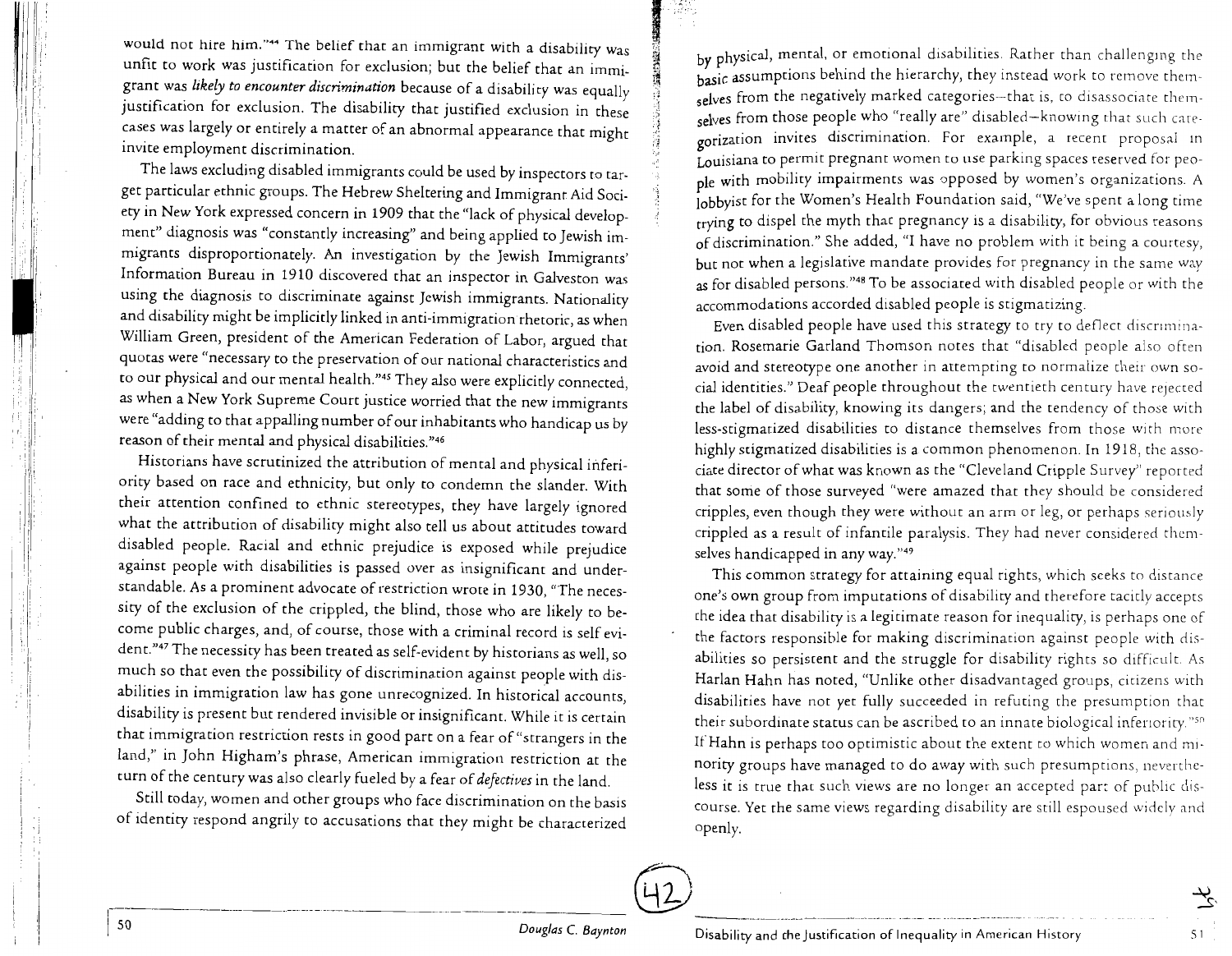Disability is everywhere in history, once you begin looking for it, but conspicuously absent in the histories we write. When historians do take note of disability, they usually treat it merely as personal tragedy or an insult to be deplored and a label to be denied, rather than as a cultural construct to be questioned and explored. Those of us who specialize in the history of disability, like the early historians of other minority groups, have concentrated on writing histories of disabled people and the institutions and laws associated with disability. This is necessary and exciting work. It is through this work that we are building the case that disability is culturally constructed rather than natural and timeless-that disabled people have a history, and a history worth studying. Disability, however, more than an identity, is a fundamental element in cultural signification and indispensable for any historian seeking to make sense of the past. It may well be that all social hierarchies have drawn on culturally constructed and socially sanctioned notions of disability. If this is so, then there is much work to do. It is time to bring disability from the margins to the center of historical inquiry.

## **NOTES**

1. Joan Scott, "Gender: A Useful Category of Historical Analysis," American Historical Review 91 (December 1986): 1053-75.

2. Edmund Burke, Reflections on the Revolution in France ("Books-on-Line" Internet edition-gopher://gopher.vt.edu:10010/02/55/1): for rhetoric of monstrosity, see 13-14, 63, 118-19, 261, 355, 384, 396, 412; for blindness, see 70, 89, 171, 308, 378; for imbecility and madness, see 165, 173, 217, 346, 394, 419, 444, 448. Tom Paine, The Rights of Man ("Books-on-Line" Internet edition), 86; see also 12, 15.

3. Ian Hacking, The Taming of Chance (Cambridge and New York: Cambridge University Press, 1990), 160-66. See also Georges Canguilhem, The Normal and the Pathological (New York: Zone Books, 1989); Douglas C. Baynton, Forbidden Signs: American Culture and the Campaign against Sign Language (Chicago: University of Chicago Press, 1996), chaps. 5-6.

4. Francois Ewald, "Norms Discipline, and the Law," Representations 30 (Spring 1990): 146, 149-50, 154; Lennard Davis, Enforcing Normalcy: Disability, Deafness, and the Body (London: Verso, 1995); Baynton, Forbidden Signs, chaps. 5 and 6.

5. Late nineteenth-century educators began using "normal child" as the counterpart to "deaf child" instead of the "hearing" and "deaf" of previous generations. "Normal" appears to refer to an average, since the "average" person is hearing. Since it does not exclude those with superior hearing, however, it does not denote the average but those above a certain standard.

6. Daniel J. Kevles, In the Name of Eugenics: Genetics and the Uses of Human Heredity (Berkeley: University of California Press, 1985), 160; Baynton, Forbidden Signs, chap. 2; James W. Cook, Jr., "Of Men, Missing Links, and Nondescripts: The Strange Career of P. T. Barnum's 'What Is It?' Exhibition," in Rosemarie Garland Thomson, ed., Freakery: Cultural Spectacles of the Extraordinary Body (New York: New York University Press, 1996); James W. Trent, Jr., "Defectives at the World's Fair: Constructing Disability in 1904," Remedial and Special Education 19 (July/August 1998): 201-11.

7. Samuel A. Cartwright, "Report on the Diseases and Physical Peculiarities of the Negro Race," New Orleans Medical and Surgical Journal 7 (May 1851): 693; George M Fredrickson, The Black Image in the White Mind (New York: Harper and Row, 1971), 250-51; J. C. Nott, "The Mulatto a Hybrid," American Journal of Medical Sciences (July 1843), quoted in Samuel Forry, "Vital Statistics Furnished by the Sixth Census of the United States, " New York Journal of Medicine and the Collateral Sciences 1 (September  $1843$ : 151-53.

8. John H. Van Evrie, White Supremacy and Negro Subordination, or Negroes a Subordinate Race (New York: Van Evrie, Horton, & Co., 1868), 153-55; Forry, "Vital Statistics," 159; Paul B. Barringer, The American Negro: His Past and Future (Raleigh: Edwards & Broughton, 1900), 10.

9. Cited in Forry, "Vital Statistics," 162-63. John C. Calhoun, "Mr. Calhoun to Mr. Pakenham," in Richard K. Cralle, ed., The Works of John C. Calhoun (New York: D. Appleton, 1888), 5:337.

10. Cartwright, "Report," 707-10. See also Thomas S. Szasz, "The Sane Slave: A Historical Note on the Use of Medical Diagnosis as Justificatory Rhetoric," American Journal of Psychotherapy 25 (1971): 228–39.

11. Van Evrie, White Supremacy, 121, 181, 221. Van Evrie notes in his preface that the book was completed "about the time of Mr. Lincoln's election" and was therefore originally an argument in favor of the continuation of slavery but presently constituted an argument for its restoration.

12. J. F. Miller, "The Effects of Emancipation upon the Mental and Physical Health of the Negro of the South," North Carolina Medical Journal 38 (Nov. 20, 1896): 285-94.

13. Samuel Forry, "On the Relative Proportion of Centenarians, of Deaf and Dumb, of Blind, and of Insane in the Races of European and African Origin," New York Journal of Medicine and the Collateral Sciences, 2 (May 1844): 313.

14. Van Evrie, White Supremacy 199, chap. 15 passim; Arnold Guyot, Physical Geogra*pby* (1873; reprint, New York: American Book Co., 1885), 114–18; Nott, "Mulatto a Hybrid," quoted in Forry, "Vital Statistics," 163-64; Cook, "Of Men, Missing Links, and Nondescripts," 139-57; Robert Bogdan, Freak Show: Presenting Human Oddities for Amusement and Profit (Chicago: University of Chicago Press, 1988), 134-42.

15. Winthrop D. Jordan. White over Black: American Attitudes toward the Negro, 1550–1812 (Chapel Hill: University of North Carolina Press, 1968), 518–25; Rush



∞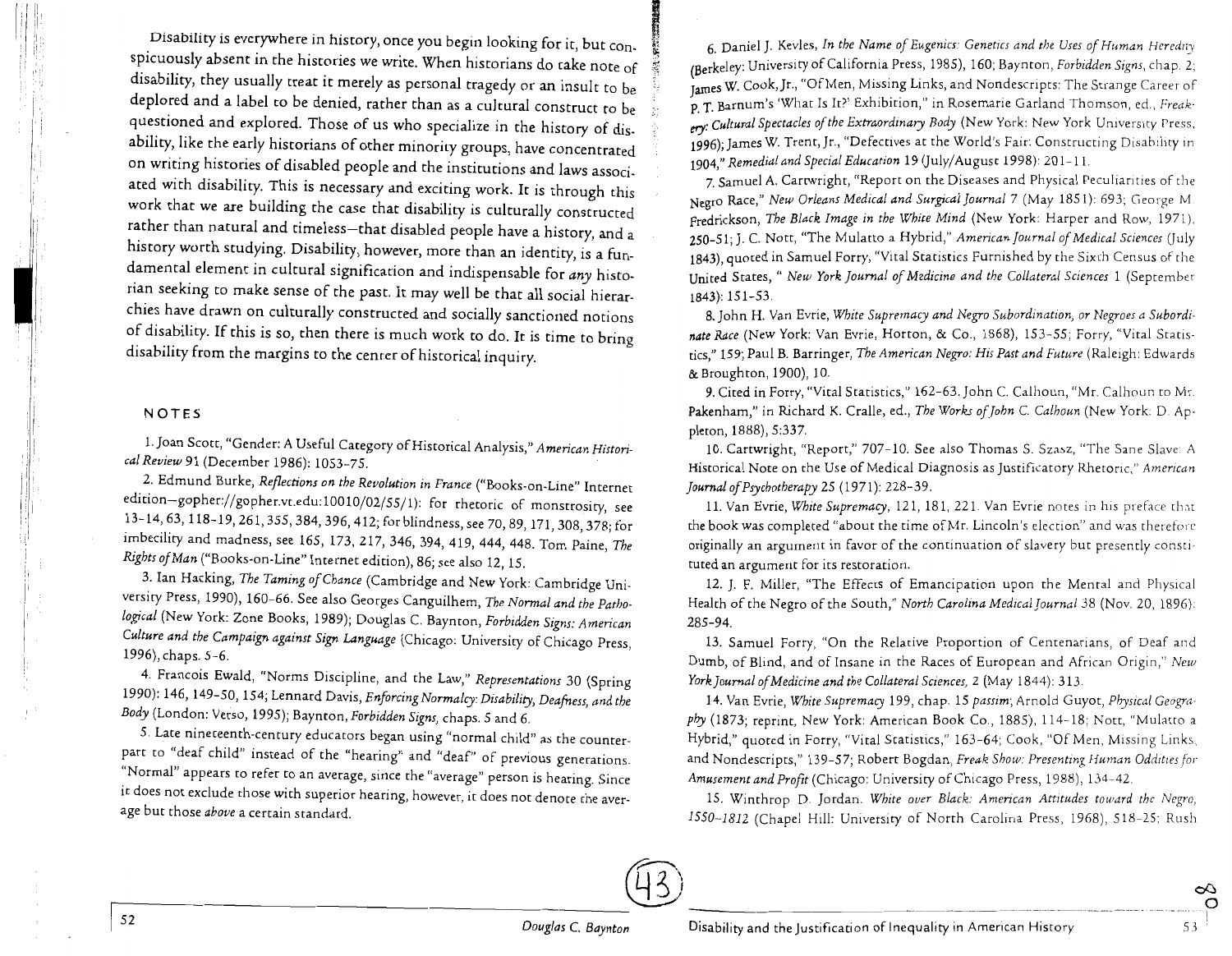explained not only African skin this way but the nose, lips, and hair as well. Smithsonian Institution Archives, Collection 60-Warshaw Collection, "Soap," Box 4, Folder: Fairbanks; dated 1893 or 1898 (illegible).

16. Smithsonian Institution Archives, Collection 60-Warshaw Collection, "Afro-Americana," Box 4, Folder 7, n.d.

17. Smithsonian Institution Archives, Collection 60-Warshaw Collection, "AfroAmericana," Box 4, Folder 4, n.d., ca. 1893.

18. Daryl Michael Scott, Contempt and Pity: Social Policy and the Image of the Damaged Black Soul, 1880-1996 (Chapel Hill: University of North Carolina Press, 1997) xi-xvii; 12, 208 n. 52.

19. Cynthia Eagle Russett, Sexual Science: The Victorian Construction of Womanhood (Cambridge, Mass.: Harvard University Press, 1989), 63. See also Lois N. Magner, "Darwinism and the Woman Question: The Evolving Views of Charlotte Perkins Gilman," in Joanne Karpinski, Critical Essays on Charlotte Perkins Gilman (New York: G. K. Hall, 1992), 119-20.

20. Grace Duffield Goodwin, Anti-Suffrage: Ten Good Reasons (New York: Duffield and Co., 1913), 91-92 (in Smithsonian Institution Archives, Collection 60-Warshaw Collection, "Women," Box 3). Edward Clarke, Sex in Education; or, A Fair Chance for Girls (1873; reprint, New York: Arno Press, 1972), 18, 22, 62.

21. William Warren Potter, "How Should Girls Be Educated? A Public Health Problem for Mothers, Educators, and Physicians," Transactions of the Medical Society of the State of New York (1891): 48, quoted in Martha H. Verbrugge, Able Bodied Womanhood: Personal Health and Social Change in Nineteenth-Century Boston (Oxford and New York: Oxford University Press, 1988), 121.

22. A. Lapthorn Smith, "Higher Education of Women and Race Suicide," Popular Science Monthly (March 1905), reprinted in Louise Michele Newman, ed., Men's Ideas/Women's Realities: Popular Science, 1870-1915 (New York: Pergamon Press, 1985), 149; Almroth E. Wright quoted in Mara Mayor, "Fears and Fantasies of the Anti-Suffragists," Connecticut Review 7 (April 1974): 67; Charles L. Dana quoted in Jane Jerome Camhi, Women against Women: American Anti-Suffragism, 1880-1920 (New York: Carlson Publishing Co., 1994), 18; Clarke, Sex in Education, 12.

23. Magner, "Darwinism," 119-20; Nancy Woloch, Women and the American Experience, vol. 1: To 1920 (New York: McGraw-Hill, Inc., 1994), 339: Aileen S. Kraditor, The Ideas of the Woman Suffrage Movement (New York: W. W. Norton & Co., 1981), 20. See also Anne Digby, "Woman's Biological Straitjacket," in Susan Mendas and Jane Randall, eds., Sexuality and Subordination: Interdisciplinary Studies of Gender in the Nineteenth Century (New York: Routledge, 1989), 192-220.

24. Woman's Rights Conventions: Seneca Falls and Rochester, 1848 (New York: Arno Press, Inc., 1969), 4-6; originally published as Proceedings of the Woman's Rights Convention, Held at Seneca Falls and Rochester, N.Y., July and August, 1848 (New York: Robert J. Johnston, 1870), 4–6.

25. Lisa Tickner, The Spectacle of Women: Imagery of the Suffrage Campaign, 1907–14 (Chicago: University of Chicago Press, 1988), illustration IV; Alice Sheppard, Cartooning for Suffrage (Albuquerque: University of New Mexico Press, 1994), 30; Elizabeth Cady Stanton, Susan B. Anthony, and Matilda Joslyn Gage, eds., History of Woman Suffrage (1881; reprint, New York: Arno Press, 1969), 2:288, quoted in Yvonne Pitts, "Under This Disability of Nature': Women and Constructions of Disability in the National Suffrage Debates, 1870-1920" (paper presented to the Berkshire Conference on the History of Women, June 1999); Elizabeth Cady Stanton, "Address ro the National Woman Convention, Washington, D.C., January 19, 1869," in Mari Jo Buhle and Paul Buhle, eds., The Concise History of Woman Suffrage (Urbana: University of Illinois Press, 1978), 256.

26. O. B. Frothingham, "The Real Case of the 'Remonstrants' against Woman Suffrage," The Arena 2 (July 1890): 177.

27. Woman's Rights Conventions, 11; on Charlotte Perkins Gilman, see Kraditor, Ideas of the Woman Suffrage Movement, 97-101; "Preceding Causes, written by Matilda Joslyn Gage, in 1881," in Buhle and Buhle, eds., Concise History, 53.

28. United States Statutes at Large (Washington, D.C.: Government Printing Office, 1883), 22:214. United States Statutes at Large (Washington, D.C.: Government Printing Office, 1891), 26:1084; United States Statutes at Large (Washington, D.C.: Government Printing Office, 1907), 34:899. Emphases added.

29. United States Statutes at Large (Washington, D.C.: Government Printing Office, 1903), 32:1213; United States Public Health Service, Regulations Governing the Medical Inspection of Aliens (Washington, D.C.: Government Printing Office, 1917), 28-29.

30. Statutes (1907), 34:899; United States Public Health Service, Regulations, 30-31; Fiorello H. LaGuardia, The Making of an Insurgent: An Autobiography, 1882-1919 (1948; reprint, New York: Capricorn, 1961), 65.

31. United States Public Health Service, Regulations, 16-19; U. O.B. Wingate, "Quaranteen Immigration at the Port of New York," *Milwaukee Medical Journal* 1 (1893): 181, quoted in Elizabeth Yew, "Medical Inspection of Immigrants at Ellis Island, 1891–1924," Bulletin of the New York Academy of Medicine 56 (June 1980): 494.

32. Philip Cowen, Memories of an American Jew (1932; reprint, New York: Arno Press, 1975) 148-49.

33. U.S. Bureau of Immigration, Annual Report of the Commissioner of Immigration (Washington, D.C.: Government Printing Office, 1907), 62; Francis A. Walker, "Restriction of Immigration," Atlantic Monthly 77 (June 1896): 822; Ellsworth Eliot, Jr., M.D., "Immigration," in Madison Grant and Charles Steward Davison, eds., The Alien in Our Midst, or Selling our Birthright for a Mess of Industrial Pottage (New York: Galton Publishing Co., 1930), 101.

34. See James W. Trent Jr., Inventing the Feeble Mind: A History of Mental Retardation in the United States (Berkeley: University of California Press, 1994), 166-69.

35. Thomas Wray Grayson, "The Effect of the Modern Immigrant on Our Industrial

55